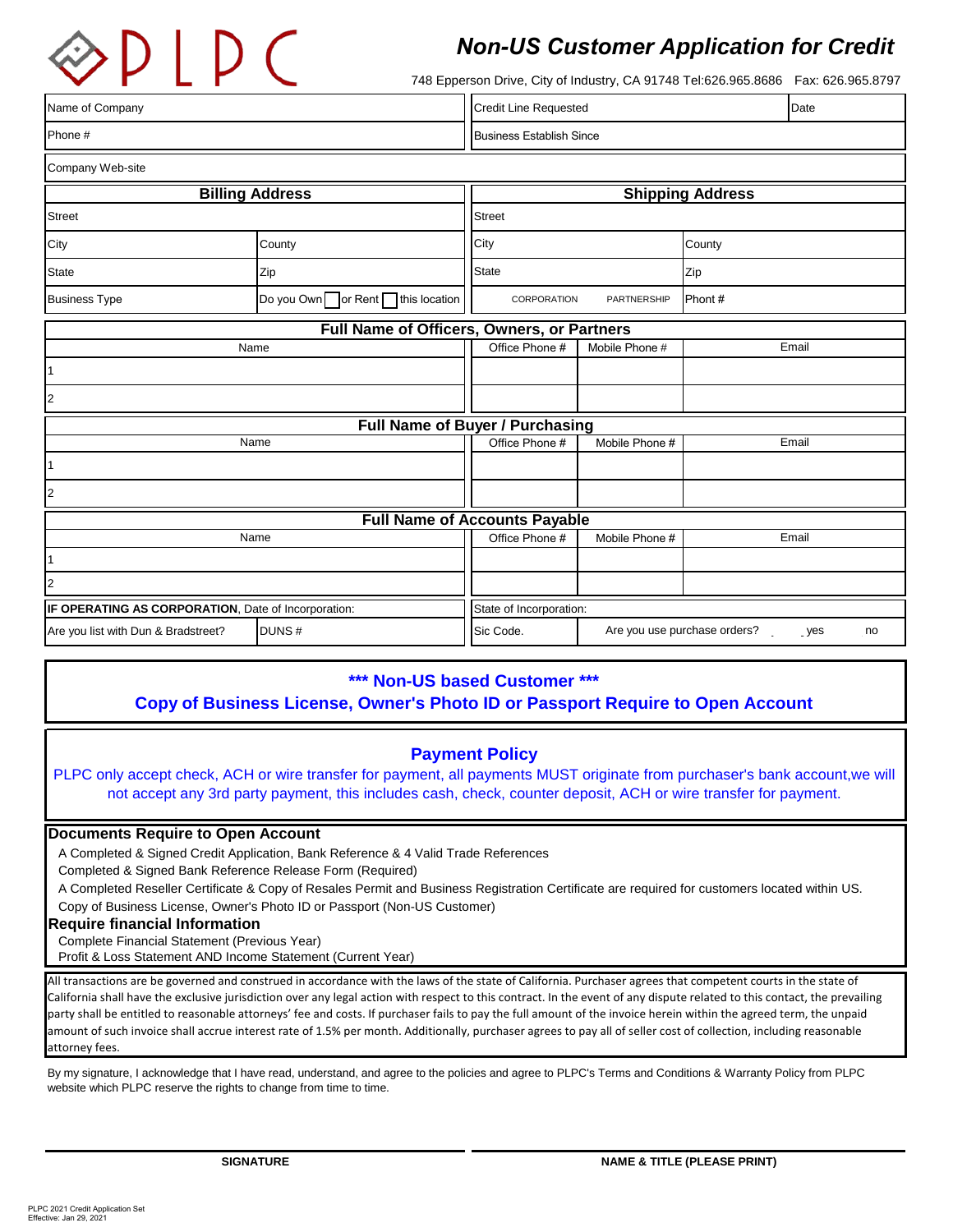

# *Non-US Customer Application for Credit*

748 Epperson Drive, City of Industry, CA 91748 Tel:626.965.8686 Fax: 626.965.8797

| <b>4 BUSINESS REFERENCES</b> |                     |               |                     |  |
|------------------------------|---------------------|---------------|---------------------|--|
| Name                         | Acct.#              | Name          | Acct.#              |  |
| Address                      |                     | Address       |                     |  |
| City                         | Zip<br>State        | City          | <b>State</b><br>Zip |  |
| Phone                        | <b>Contact Name</b> | <b>Phone</b>  | <b>Contact Name</b> |  |
| Fax                          | Email               | Fax           | Email               |  |
| Term:                        | Credit Limit:       | <b>ITerm:</b> | Credit Limit:       |  |

| Name    | Acct.#              | Name    | Acct.#              |  |
|---------|---------------------|---------|---------------------|--|
| Address |                     | Address |                     |  |
| City    | Zip<br><b>State</b> | City    | <b>State</b><br>Zip |  |
| Phone   | <b>Contact Name</b> | Phone   | <b>Contact Name</b> |  |
| Fax     | Email               | Fax     | Email               |  |
| Term:   | Credit Limit:       | Term:   | Credit Limit:       |  |

| <b>BANK REFERENCE</b>           |  |                |                     |        |  |  |
|---------------------------------|--|----------------|---------------------|--------|--|--|
| <b>Bank Name</b><br>Account No. |  |                |                     |        |  |  |
| Address                         |  |                | <b>Contact Name</b> |        |  |  |
| <b>State</b><br>Zip<br>City     |  | Contact Title: |                     |        |  |  |
| Account Type:                   |  |                | Tel:                | Email: |  |  |

*INCOMPLETE INFORMATION COULD RESULT IN DELAY IN PROCESSING THE ACCOUNT*